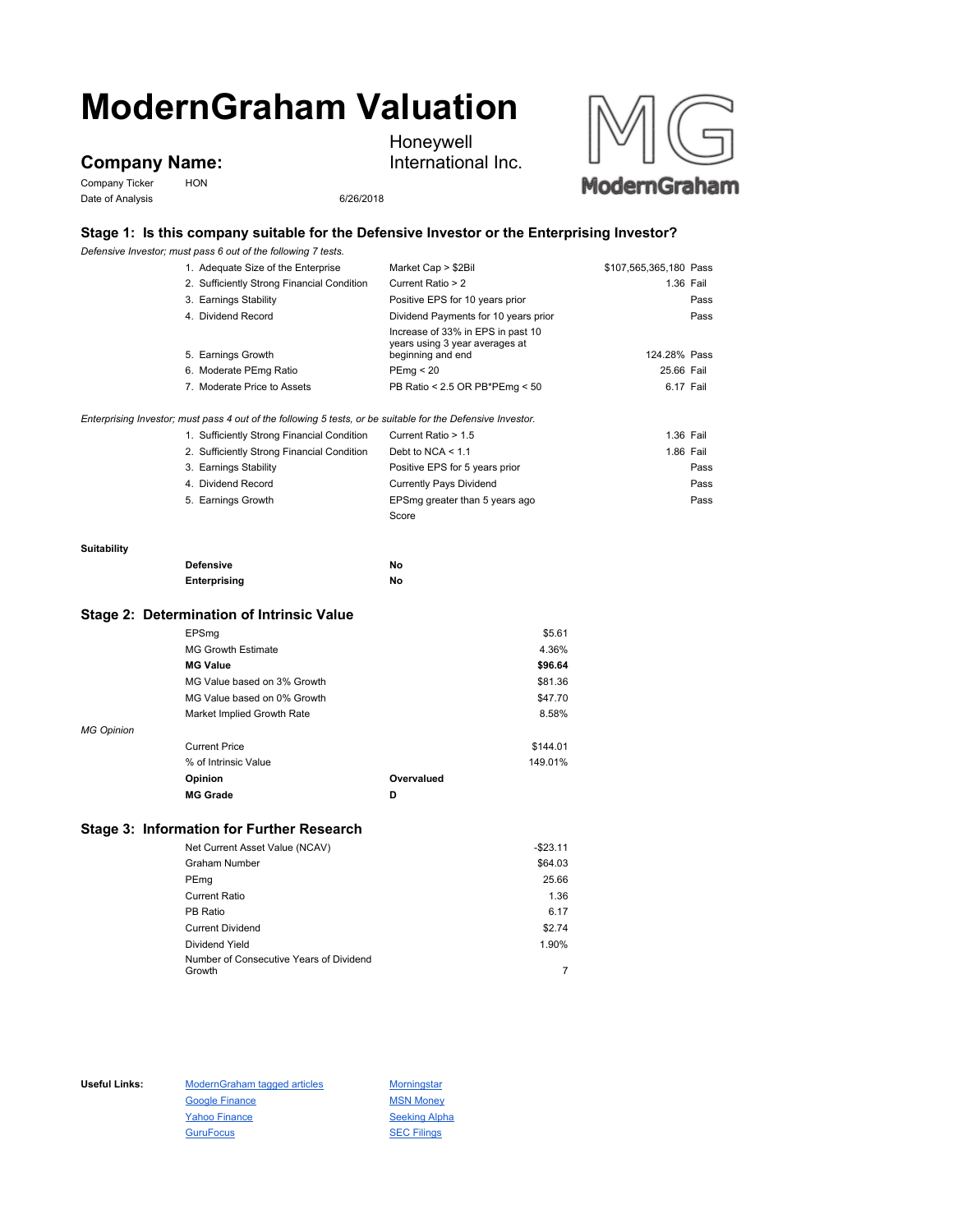| <b>EPS History</b> |          | <b>EPSmg History</b>                 |                  |
|--------------------|----------|--------------------------------------|------------------|
| Next Fiscal Year   |          |                                      |                  |
| Estimate           |          | \$7.92 Next Fiscal Year Estimate     | \$5.61           |
| Dec2017            | \$2.14   | Dec2017                              | \$4.61           |
| Dec2016            | \$6.20   | Dec2016                              | \$5.65           |
| Dec2015            | \$6.04   | Dec2015                              | \$5.08           |
| Dec2014            | \$5.33   | Dec2014                              | \$4.35           |
| Dec2013            | \$4.92   | Dec2013                              | \$3.63           |
| Dec2012            | \$3.69   | Dec2012                              | \$2.97           |
| Dec2011            | \$2.61   | Dec2011                              | \$2.68           |
| Dec2010            | \$2.59   | Dec2010                              | \$2.75           |
| Dec2009            | \$2.05   | Dec2009                              | \$2.78           |
| Dec2008            | \$3.76   | Dec2008                              | \$2.95           |
| Dec2007            | \$3.16   | Dec2007                              | \$2.40           |
| Dec2006            | \$2.52   | Dec2006                              | \$1.82           |
| Dec2005            | \$1.92   | Dec2005                              | \$1.28           |
| Dec2004            | \$1.45   | Dec2004                              | \$0.95           |
| Dec2003            | \$1.52   | Dec2003                              | \$0.80           |
| Dec2002            | $-$0.31$ | Dec2002                              | \$0.68           |
| Dec2001            |          | -\$0.12 Balance Sheet Information    | 3/1/2018         |
| Dec2000            |          | \$2.05 Total Current Assets          | \$25,587,000,000 |
| Dec1999            |          | \$1.90 Total Current Liabilities     | \$18,755,000,000 |
| Dec1998            |          | \$2.34 Long-Term Debt                | \$12,738,000,000 |
|                    |          | <b>Total Assets</b>                  | \$60,948,000,000 |
|                    |          | Intangible Assets                    | \$22,982,000,000 |
|                    |          | <b>Total Liabilities</b>             | \$43,174,000,000 |
|                    |          | Shares Outstanding (Diluted Average) | 761,000,000      |